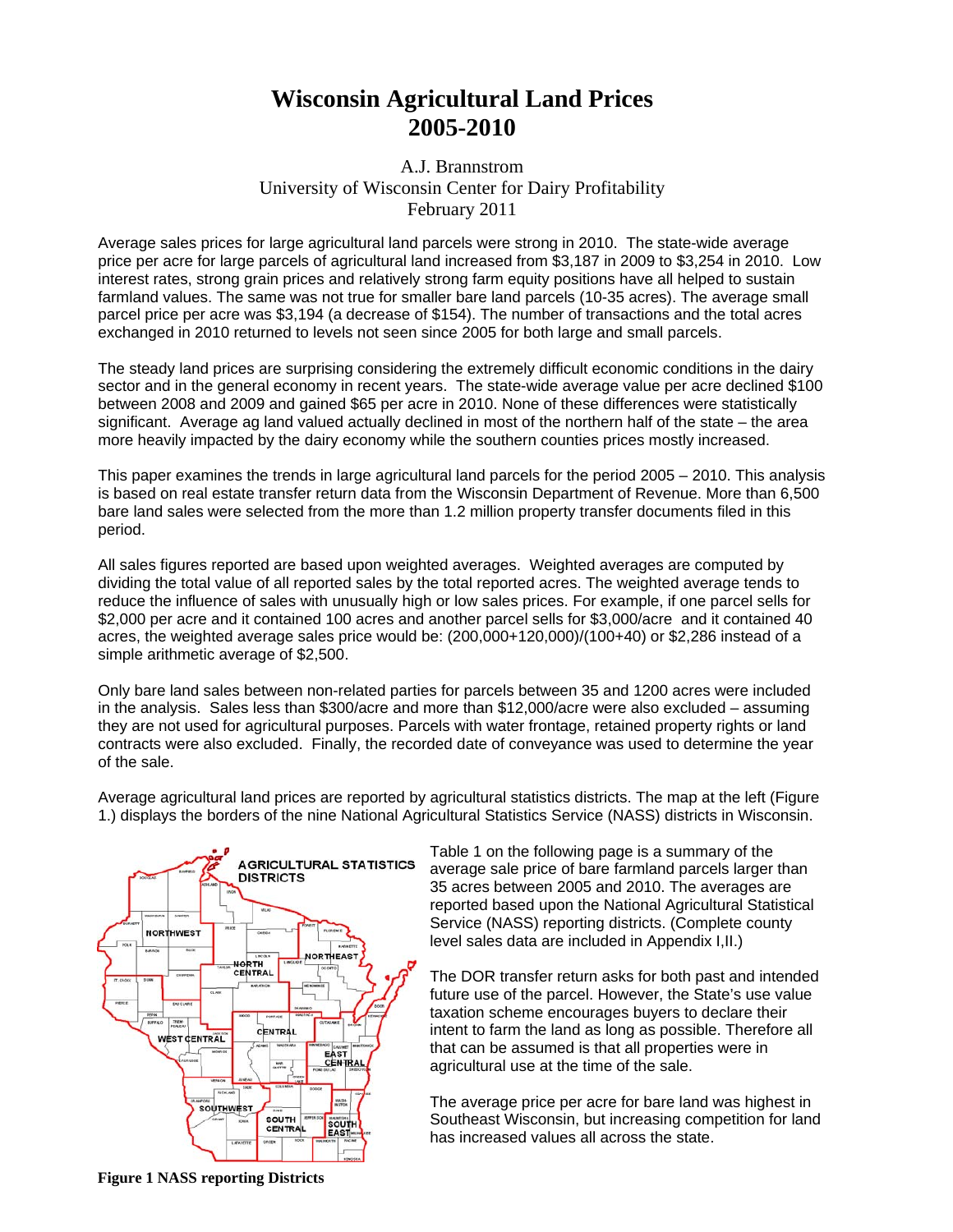It is important to note that these are broad averages and that even within smaller geographic regions there can be wide variations in the value of individual parcels. The number of acres sold in 2009 declined from 2008, but has since recovered to pre-recession levels in 2010.

|                    | 2005 |        |         | 2006 |                                                                                                       |         | 2007 |        |         |
|--------------------|------|--------|---------|------|-------------------------------------------------------------------------------------------------------|---------|------|--------|---------|
|                    |      |        |         |      | # of Sales Total Acres Wt \$/Acre # of Sales Total Acres Wt \$/Acre # of Sales Total Acres Wt \$/Acre |         |      |        |         |
| 1 NW District      | 111  | 8,563  | \$1,580 | 91   | 7,125                                                                                                 | \$1,836 | 85   | 7,143  | \$1,617 |
| 2 NC District      | 103  | 6,385  | \$1,519 | 107  | 6.879                                                                                                 | \$1,620 | 92   | 5,903  | \$1,803 |
| 3 NE District      | 48   | 3,165  | \$2,188 | 50   | 2,961                                                                                                 | \$2,488 | 56   | 4,510  | \$1,775 |
| 4 WC District      | 169  | 14,331 | \$2,522 | 157  | 11,801                                                                                                | \$2,399 | 151  | 11,948 | \$2,674 |
| 5 C District       | 120  | 10,505 | \$2,189 | 91   | 6,866                                                                                                 | \$2,386 | 96   | 7,346  | \$2,601 |
| 6 EC District      | 165  | 11,446 | \$2,918 | 122  | 9.043                                                                                                 | \$3,157 | 140  | 8,633  | \$3,430 |
| 7 SW District      | 250  | 21,121 | \$2,503 | 227  | 19,521                                                                                                | \$2,778 | 204  | 16,653 | \$3,102 |
| 8 SC District      | 161  | 12,821 | \$3,626 | 117  | 9,268                                                                                                 | \$3,679 | 151  | 12,253 | \$4,146 |
| 9 SE District      | 55   | 4.919  | \$6,613 | 31   | 2,225                                                                                                 | \$6,254 | 35   | 2.208  | \$5,997 |
| <b>Grand Total</b> | 1182 | 93.256 | \$2.730 | 993  | 75.689                                                                                                | \$2,736 | 1010 | 76.597 | \$2,958 |

|                    | 2008 |                                                                                                       |         | 2009 |        |         | 2010 |        |         |
|--------------------|------|-------------------------------------------------------------------------------------------------------|---------|------|--------|---------|------|--------|---------|
|                    |      | # of Sales Total Acres Wt \$/Acre # of Sales Total Acres Wt \$/Acre # of Sales Total Acres Wt \$/Acre |         |      |        |         |      |        |         |
| 1 NW District      | 81   | 6.949                                                                                                 | \$2,070 | 57   | 4,868  | \$1,951 | 104  | 7,072  | \$1,747 |
| 2 NC District      | 121  | 8,066                                                                                                 | \$1,990 | 89   | 6,791  | \$1,992 | 117  | 7,941  | \$1,835 |
| 3 NE District      | 62   | 5,075                                                                                                 | \$2,666 | 60   | 4,115  | \$2,726 | 71   | 5,354  | \$2,517 |
| 4 WC District      | 181  | 14,851                                                                                                | \$3,109 | 148  | 12,051 | \$2,913 | 228  | 17,355 | \$2,962 |
| 5 C District       | 146  | 14.604                                                                                                | \$2,831 | 81   | 6,781  | \$2,437 | 130  | 11,015 | \$2,959 |
| 6 EC District      | 202  | 14.081                                                                                                | \$3,865 | 140  | 10.029 | \$4,044 | 148  | 9.717  | \$3,790 |
| 7 SW District      | 220  | 19,567                                                                                                | \$3,264 | 155  | 11,614 | \$3,316 | 196  | 17,871 | \$3,225 |
| 8 SC District      | 164  | 12,845                                                                                                | \$4,694 | 137  | 10,699 | \$4,092 | 183  | 18,385 | \$4,442 |
| 9 SE District      | 36   | 2,707                                                                                                 | \$5,587 | 28   | 2,049  | \$5,451 | 43   | 3,450  | \$5,472 |
| <b>Grand Total</b> | 1213 | 98,745                                                                                                | \$3,293 | 895  | 68,997 | \$3,187 | 1220 | 98,160 | \$3,254 |

**Table 1. Average Wisconsin bare land prices 2005-2010** 

The increase in 2010 sales activity was significant. This was especially true in Southwest and South Central Wisconsin where the amount of land sold increased by nearly 70 percent. State-wide there were 36% more transactions and 42% more acres sold in 2010 than 2009.



**Figure 2. State Wide Average Farmland Price**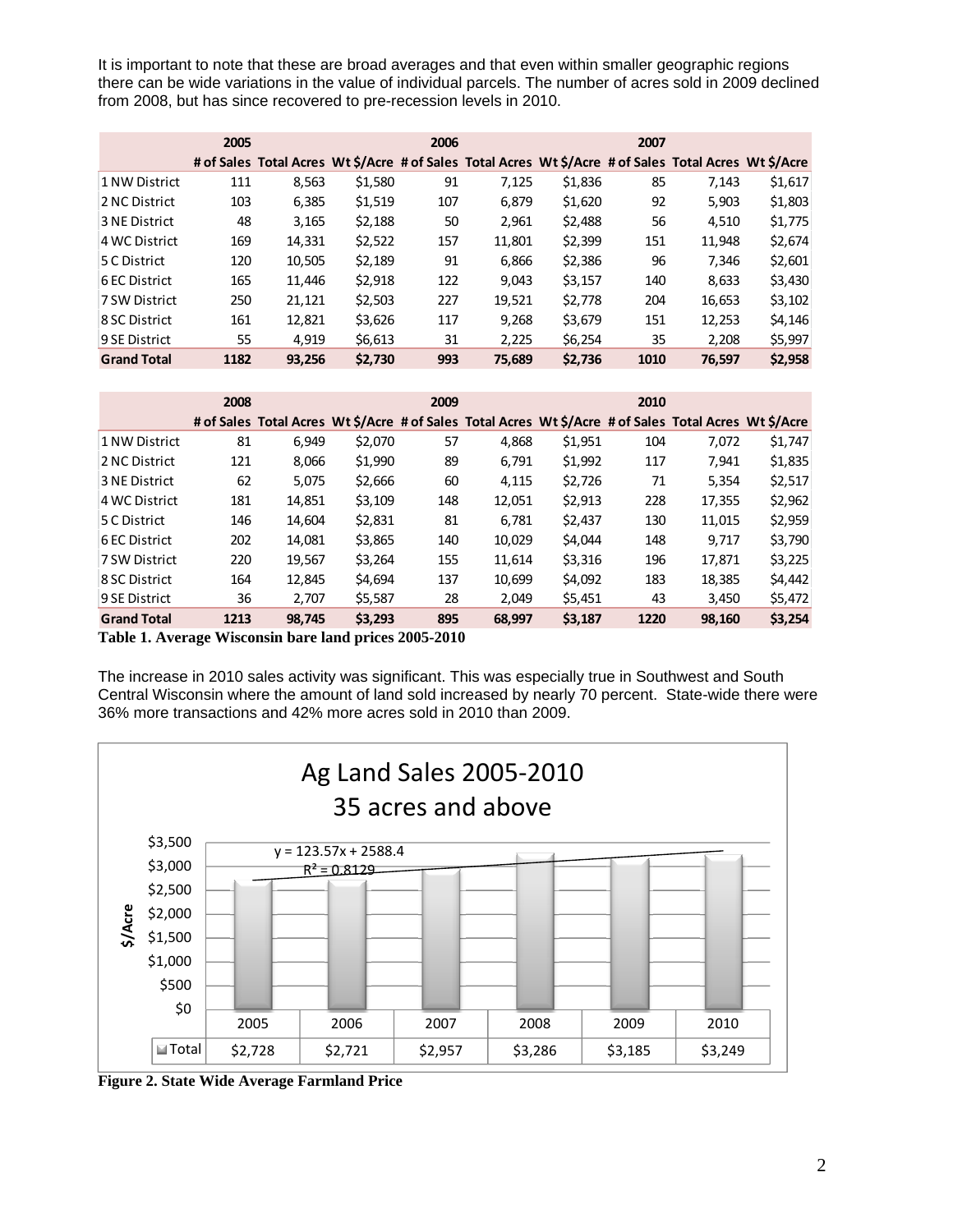Figure 2 illustrates the long-term trend in average bare land sales during this decade. A simple linear regression shows that average bare land prices have increased by about \$124/acre each year for the past six years. Obviously, many factors in the economy have changed dramatically in the past few years. Figure 3 breaks the average land values down by quarters. Although the general economy entered a rather severe recession in 2008, land prices held steady on average. Weaker commodity prices and tighter lending standards may have held down prices in 2009. With continued strong grain prices and low interest rates in 2010, bare land values have remained strong.



**Figure 3. Quarterly State Average Bare Land Values**

While quarterly average prices did vary in 2008 and 2009, the trend in 2010 appears to be upward again.

The economic turmoil in 2007-8 was not reflected in the demand for bare land until 2009 when the number of bare land sales declined by 27%. Figure 4 illustrates the point more dramatically. State-wide average land values have increased nearly continuously over this six-year period. The range represented by the bars above and below each data point represents 95% confidence interval for each quarterly observation. As was expected, the amount of variation in the individual sales values across the state makes it impossible to report any statistically significant change in average Wisconsin bare land values during this period.



**Figure 4. Quarterly State-Wide Agricultural Land Prices 2005-2010.**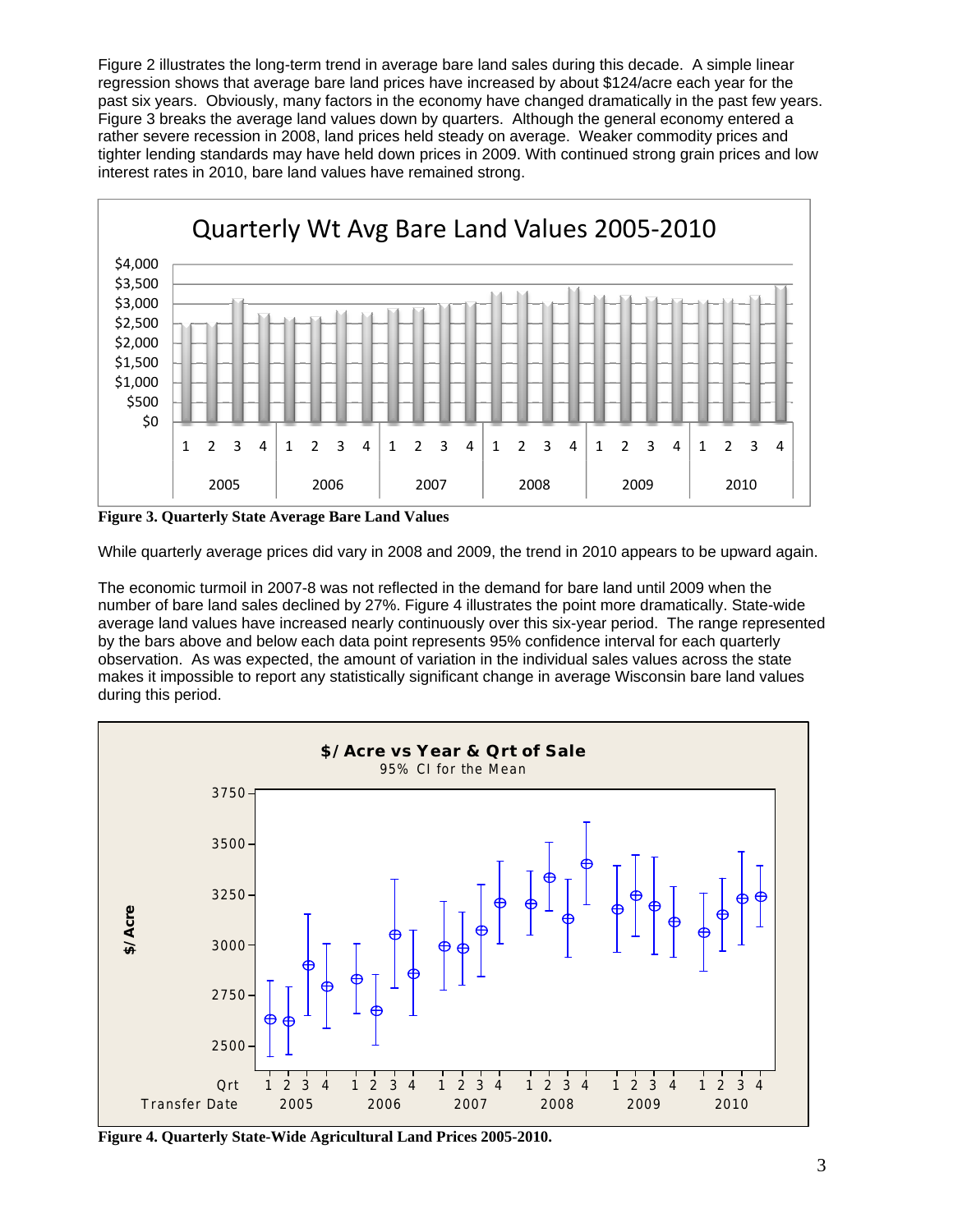

**Figure 5. Statistical Summary of Bare Land Sales for 2010** 

Figure 5 illustrates that the distribution of sales is skewed to the right. A small number of parcels sold for high prices. The 95% confidence interval around the mean sale price is between \$3056 and \$3238. The analysis also computes the quartiles of the distribution. In 2010 one-fourth of the sales were below \$2000 and another one-fourth of the sales were above \$3957/acre. These statistics are based upon 1,226 transactions reported in 2010 between non-related parties. Many of the highest priced sales were in southern and southeastern Wisconsin where the pressures for competing land uses are most severe.

| <b>District</b>    | 2005 | 2006 | 2007 | 2008 | 2009 | 2010 |
|--------------------|------|------|------|------|------|------|
| 1 NW District      | 77   | 79   | 84   | 86   | 85   | 68   |
| 2 NC District      | 62   | 64   | 64   | 66   | 76   | 68   |
| 3 NE District      | 66   | 59   | 82   | 82   | 69   | 75   |
| 4 WC District      | 86   | 75   | 81   | 84   | 81   | 78   |
| 5 C District       | 88   | 75   | 76   | 98   | 83   | 85   |
| 6 EC District      | 69   | 73   | 62   | 70   | 72   | 66   |
| 7 SW District      | 84   | 86   | 82   | 89   | 75   | 91   |
| 8 SC District      | 79   | 79   | 81   | 78   | 82   | 101  |
| 9 SE District      | 88   | 73   | 62   | 76   | 73   | 86   |
| <b>Grand Total</b> | 79   | 76   | 76   | 81   | 77   | 81   |

**Table 2. Average Parcel Size** 

As shown in Table 2, the state-wide average parcel size for bare land sales between 2005 and 2010 has remained relatively constant. The average bare parcel size in 2010 was 81 acres which is the same as reported in 2008 and only slightly larger than 2009. During this six-year period, more than 100 square miles of bare land changed hands.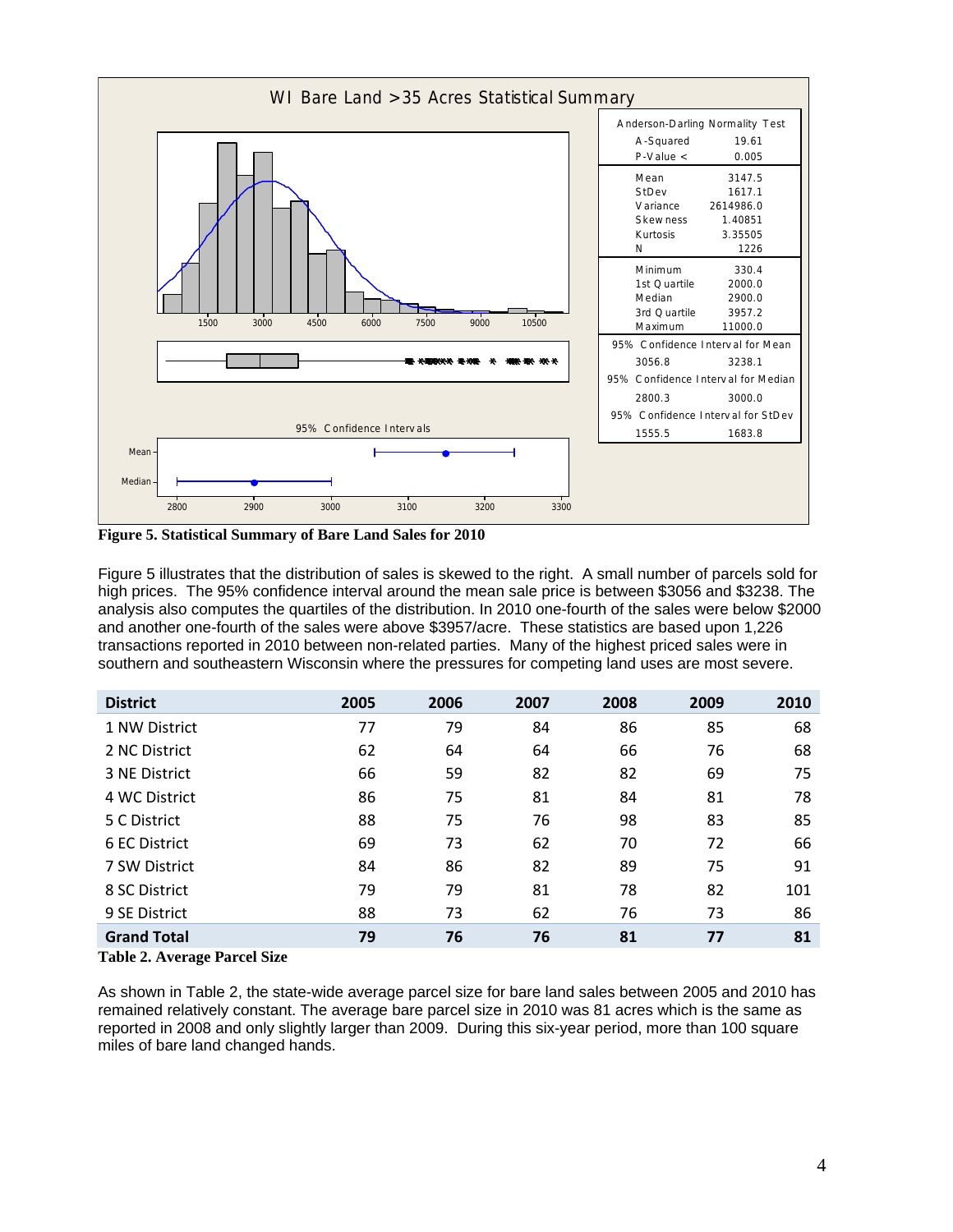

**Figure 6. Weighted Avg. \$/Acre by District large parcels (35 – 1200 acres)** 

Figure 6 plots the weighted average sales price per acre within each of the nine statistical reporting districts of Wisconsin by year. Land values have been increasing state-wide, but the highest prices paid for land are in South Central and Southeastern parts of the state. There have been very few bare land sales in Southeastern Wisconsin in recent years – making it difficult to determine market values trends. Southeastern sales show the largest average price decline in recent years as some of the development pressures appear to have abated.

## **Bare Land 10-35 Acres**

Commercial agriculture is usually conducted on larger parcels, however many smaller parcels currently reported as in agricultural use are sold each year. The following information is a summary of the 10-35 acre bare parcel data using the same selection filtering criteria as above. While the demand for larger agricultural parcels has held strong throughout the past several years, the average sale price for smaller parcels declined in 6 out of the 9 statistical reporting districts in 2010.

Average price per acre for small parcels of land currently used for agricultural purposes are shown in the graph on the next page (Figure 7). On the surface it appears that small bare agricultural parcels have declined significantly in recent years. This is most likely not true because many of parcels of this size are not likely to continue in agricultural use. In other words, the indented future use for these parcels is not collected and many buyers are purchasing the land with plans for further development later. As the general residential real estate market has declined in recent years, so too have the average prices of these parcels.

Recall that the same filtering criterion were used to extract sales data for 10-35 acre parcels. There is more variation in this data and some high valued small acreage sales may have been missed. This will be the topic of future analysis.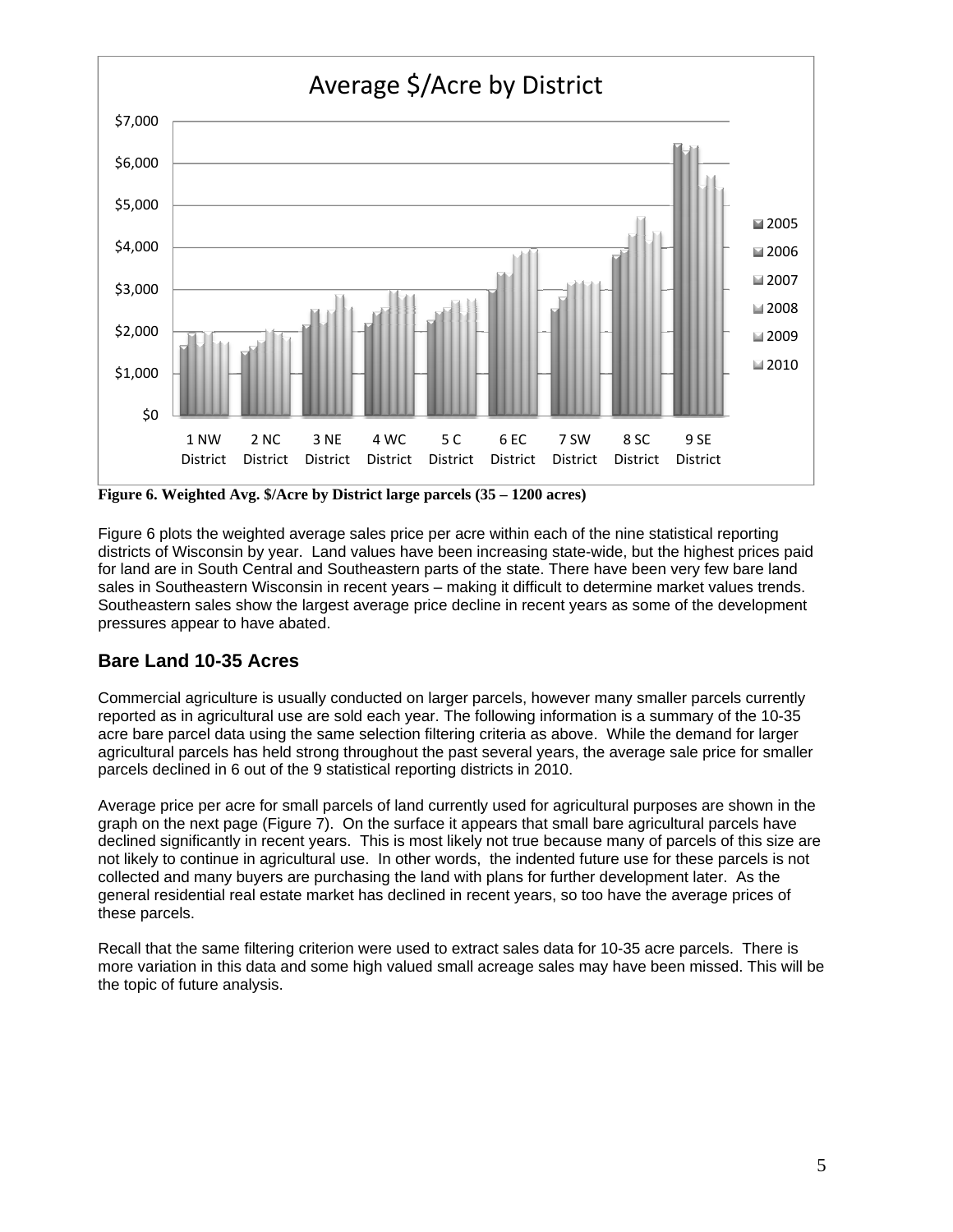

**Figure 7. State Wide Weighted Avg. \$ per Acre Small Parcels (10-35 acres)** 

The weighted average price for smaller bare parcels has declined from a high of \$3,604 in 2007 to an average of \$3,194 in 2010 – a decline of nearly 12%. These state-wide averages mask even larger average price declines in certain areas. The number of reported sales and the average sales prices are reported in Figures 8 and 9. The Southeast average price declined by more than \$2,000 per acre. This was the largest absolute decline per acre in any district. The decline is due to reduced development potential rather than agricultural value.



**Figure 8. Weighted Avg. \$/Acre < 35 acres**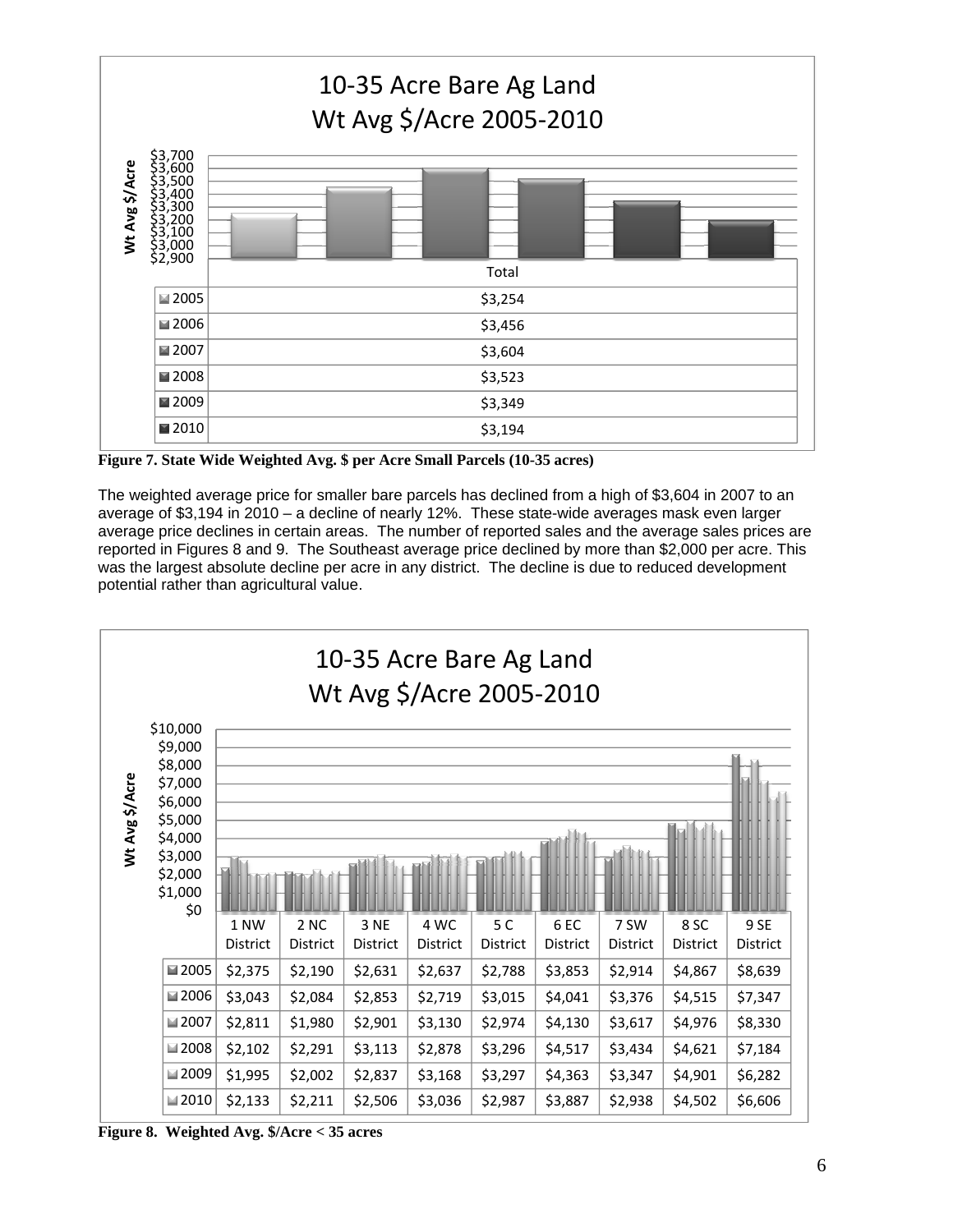

Figure 10 reports the number of sales by district that were between 10 and 35 acres. Note the large increase in sales in South Central Wisconsin last year.

**Figure 9. Number of Ag Land Sales < 35 Acre** 



**Figure 10. Total Acres Sold < 35 Acres**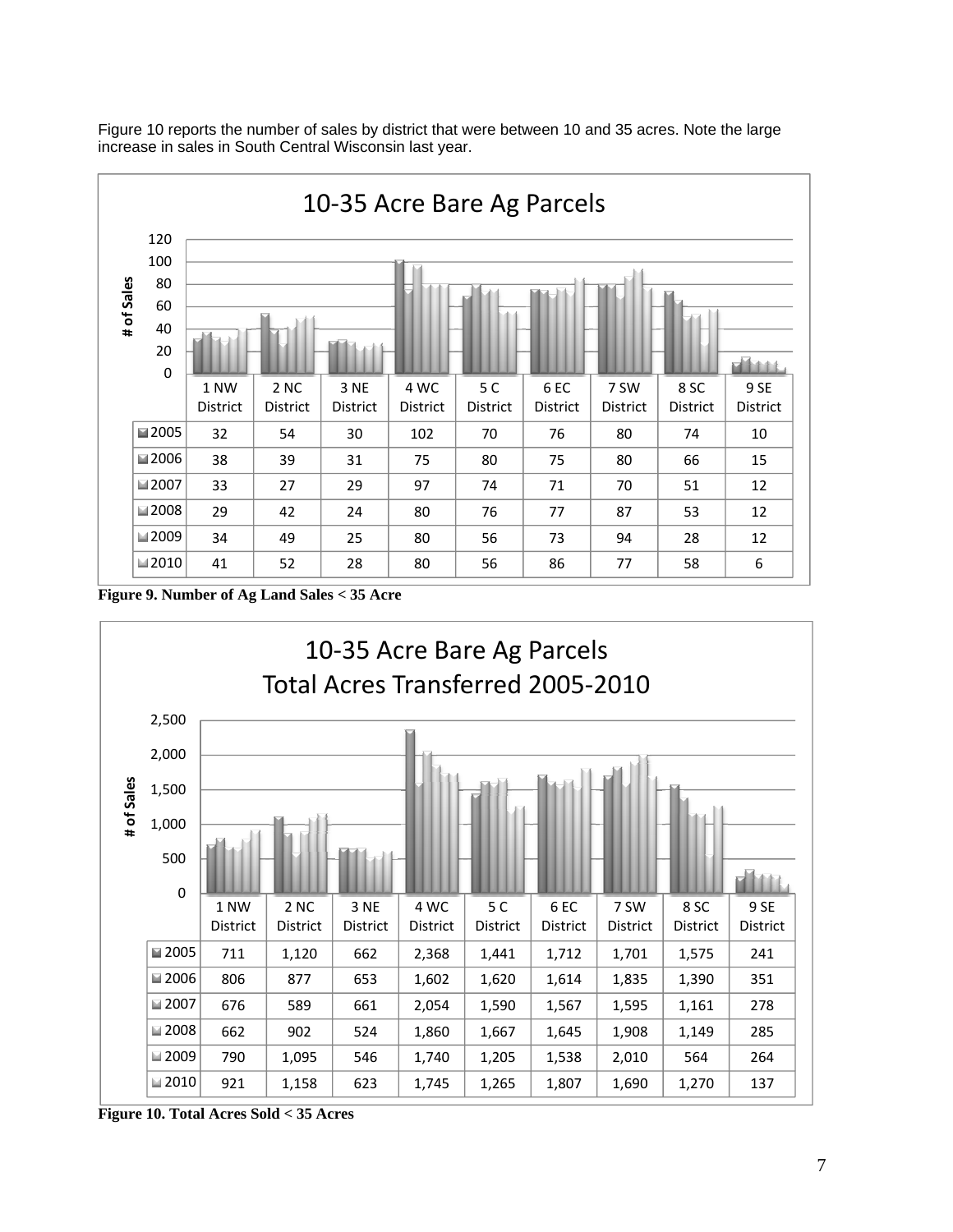Figures 9 and 10 list the large differences in volume of ag sales among districts. For example West Central Wisconsin sold as much as 2,368 acres in parcels less than 35 acres in 2005 and Southeast Wisconsin sold less than 140 acres in all of 2010. There was a large spike in small parcel sales in South Central Wisconsin in 2010, but the average price per acre actually declined by about \$400/acre.

The weighted average price per acre for small parcels actually declined slightly in 2010 and was less than the average for larger agricultural parcels.

## **Implications for Wisconsin Farmers**

For established dairies the rise in land values is a mixed blessing. The appreciation in land value is only realized when the assets are sold. In most cases the ongoing business is neither directly responsible for nor directly benefited by changes in land values. High land values provide the retirement cushion for "last generation" dairy businesses. However, high land prices make it more difficult for new entrants to get started in dairy production without significant help from family members or other benefactors.

Agricultural lands in North Central and Southwestern Wisconsin are more competitively priced than other more populated portions of the state. Dairy farming in Southeastern Wisconsin and South Central Wisconsin appears to be under great pressure from competing land uses. If these trends continue, dairy production may continue to shift away from these parts of Wisconsin.

Wisconsin dairy farming is a capital intensive business. A typical dairy cow and replacement heifer consume approximately 8 tons of forage and 125 bushels of grain each year. Manure management and nutrient balancing are a growing challenge. The typical Wisconsin dairy farm requires 2-3 acres of cropland to grow the feed and dispose of the nutrients generated by each dairy cow. In recent years the demands for rural real estate have made dairy farm acquisition and expansion very difficult.

Farmland use value assessment has greatly reduced the costs of holding agricultural real estate in the past decade. Record low interest rates and changing population demographics have also increased demands for open space. Expanding dairy businesses may need to rely on long term leases or manure trading arrangements to assure compliance with environmental regulations and land use constraints.

Although dairy farming is well suited to the climate, topography and infrastructure of Wisconsin, the continued survival of a viable dairy industry is affected by land use policies and land prices. Wisconsin's new Working Lands Initiative may help to preserve farm land for the future only time will tell. Land prices soften during economic downturns and as recent years have demonstrated, economic conditions can change rapidly.

Few things are as illiquid or as emotional as land. Unlike stocks, bonds and commodities, the actual value of real estate can only be estimated until a willing buyer and seller consummate a transaction. At least in recent years, agricultural land has been a much better investment than many other alternatives.

A recent article entitled "Farmland Values: Current and Future Prospects" by Gloy, Hurt, Boehlje & Dobbins of Purdue University does a good job of reviewing farmland market drivers and trends over a longer time horizon and larger geographic basis.

Appendix I contains a more detailed breakdown of real estate sale prices on a county by district basis for 2005 - 2010. It is important to remember that, due to the relatively small numbers of sales in some counties, the weighted average prices may not truly represent the local market. Appendix I lists the details of bare land transfer in each county within the 9 NASS districts. Appendix II contains the same information for 10-35 acre agricultural parcels in 2010.

Appendix III is a state map with summary sales prices for the years 2005-2010. It is another way to illustrate the variations in land values over time.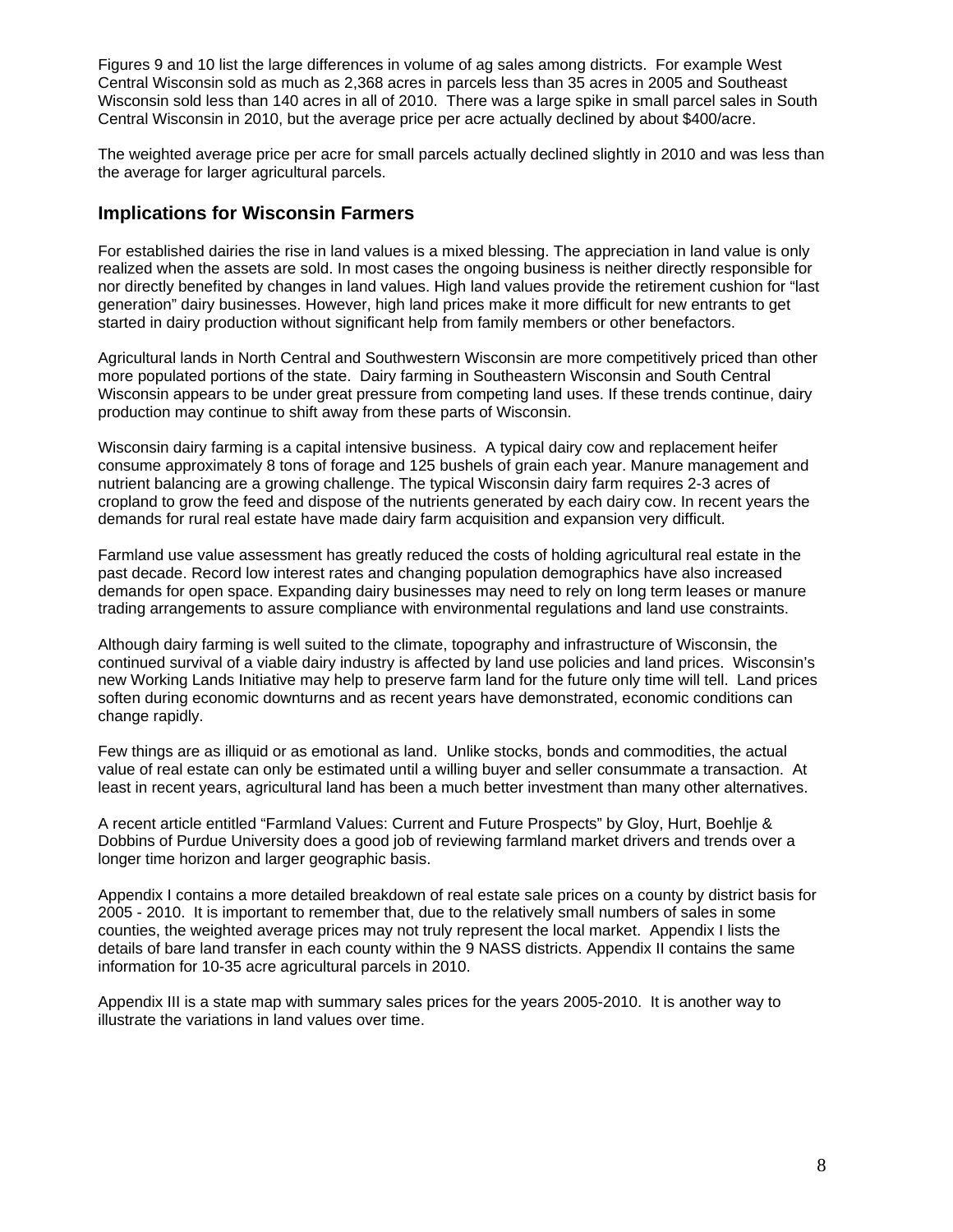<u>Grand Total | 1182| 93,256| \$2,730 993| 75,689| \$2,736 | 1010| 76,597| \$2,958 | 1213| 98,745| \$3,293 | 895| 68,997| \$3,187 | 1220| 98,160| \$3,254<br>Appendix I. Wt Avg \$/Acre - County detail</u>

|                                     | 2005                           |                     |                      | 2006                  |                    |                      | 2007                    |                 |                    | 2008                    |                 |                    | 2009                               |                |                    | 2010               |                 |                    |
|-------------------------------------|--------------------------------|---------------------|----------------------|-----------------------|--------------------|----------------------|-------------------------|-----------------|--------------------|-------------------------|-----------------|--------------------|------------------------------------|----------------|--------------------|--------------------|-----------------|--------------------|
|                                     | Count                          | Acres               | Wt \$ / Acre         | Count                 | <b>Acres</b>       | Wt\$/Acre            | Count                   | Acres           | Wt \$ / Acre       | Count                   | <b>Acres</b>    | Wt \$ / Acre       | Count                              | <b>Acres</b>   | Wt \$ / Acre       | Count              | <b>Acres</b>    | Wt \$ / Acre       |
| 1 NW District                       | 111<br>36                      | 8,563               | \$1,580              | 91<br>30              | 7,125              | \$1,836              | 85<br>20                | 7,143           | \$1,617            | 81                      | 6,949           | \$2,070            | 57                                 | 4,868          | \$1,951            | 104                | 7,072           | \$1,747            |
| <b>BARRON</b><br>BAYFIELD           | 11                             | 2,373<br>731        | \$1,577<br>\$1,216   | 15                    | 2,399<br>1,044     | \$1,756<br>\$1,466   | $\overline{4}$          | 1,464<br>298    | \$1,770<br>\$1,552 | 25<br>9                 | 2,691<br>725    | \$2,109<br>\$1,509 | $\overline{9}$<br>5                | 686<br>265     | \$1,786<br>\$1,108 | 16<br>$\mathbf{g}$ | 1,082<br>462    | \$2,179<br>\$1,087 |
| <b>BURNETT</b>                      | $\overline{4}$                 | 209                 | \$2,153              | $\overline{3}$        | 267                | \$1,685              | $\mathsf{g}$            | 650             | \$1,801            | $\overline{1}$          | 40              | \$1,500            | $\overline{4}$                     | 226            | \$1,509            | $\overline{7}$     | 367             | \$1,852            |
| CHIPPEWA                            | 16                             | 1,074               | \$2,413              | 15                    | 1,647              | \$1,389              | 22                      | 2,020           | \$1,608            | 20                      | 1,843           | \$2,260            | 12                                 | 1,071          | \$2,487            | 29                 | 2,245           | \$2,001            |
| DOUGLAS                             | $\overline{2}$                 | 190                 | \$1,044              | $\vert$               | 106                | \$849                | $\overline{4}$          | 180             | \$1,154            | $\mathbf{1}$            | 40              | \$500              | 1                                  | 70             | \$429              | $\overline{2}$     | 351             | \$912              |
| POLK                                | 13                             | 729                 | \$2,102              | 16                    | 957                | \$3,013              | 12                      | 806             | \$2,974            | 14                      | 764             | \$2,356            | 10                                 | 1,244          | \$2,648            | 18                 | 957             | \$1,834            |
| <b>RUSK</b>                         | 11                             | 1,233               | \$934                | 5                     | 307                | \$2,362              | 11                      | 675             | \$1,015            | 10                      | 788             | \$1,872            | 9                                  | 690            | \$1,065            | 11                 | 767             | \$1,145            |
| SAWYER                              | 15                             | 1,863               | \$1,415              | $\overline{4}$        | 238                | \$1,992              | 1                       | 945             | \$704              | NA                      | <b>NA</b>       | NA                 | $\mathbf{3}$                       | 227            | \$1,983            | $\overline{2}$     | 134             | \$1,119            |
| WASHBURN                            | $\overline{\mathbf{3}}$<br>103 | 161                 | \$2,091              | $\overline{2}$<br>107 | 160                | \$2,675              | $\overline{2}$          | 105             | \$1,174            | $\overline{1}$          | 58              | \$1,600            | $\overline{4}$                     | 389            | \$1,191            | 10<br>$117$        | 707             | \$1,725            |
| 2 NC District<br>ASHLAND            | $\overline{2}$                 | 6,385<br>120        | \$1,519<br>\$891     | 6                     | 6,879<br>292       | \$1,620<br>\$918     | 92<br>3                 | 5,903<br>153    | \$1,803<br>\$1,025 | 121<br>5                | 8,066<br>300    | \$1,990<br>\$848   | 89<br>$\overline{4}$               | 6,791<br>242   | \$1,992<br>\$1,256 | $\overline{2}$     | 7,941<br>123    | \$1,835<br>\$1,301 |
| CLARK                               | 27                             | 1,657               | \$1,454              | 35                    | 2,358              | \$1,614              | 42                      | 2,834           | \$1,773            | 42                      | 3,112           | \$1,853            | 33                                 | 1,892          | \$1,879            | 40                 | 2,806           | \$1,675            |
| <b>IRON</b>                         | <b>NA</b>                      | <b>NA</b>           | NA                   | <b>NA</b>             | <b>NA</b>          | <b>NA</b>            | $\overline{\mathbf{3}}$ | 180             | \$908              | $\overline{1}$          | 40              | \$950              | NA                                 | <b>NA</b>      | NA                 | $\overline{2}$     | 175             | \$1,743            |
| LINCOLN                             | 10 <sup>1</sup>                | 750                 | \$1,632              | $\mathbf{3}$          | 199                | \$1,688              | $6 \mid$                | 268             | \$1,507            | $\overline{7}$          | 366             | \$2,034            | $\vert$                            | 639            | \$1,019            | $6 \overline{6}$   | 386             | \$1,277            |
| MARATHON                            | 43                             | 2,557               | \$1,732              | 38                    | 2,383              | \$1,948              | 37                      | 2,428           | \$1,968            | 49                      | 3,167           | \$2,445            | 34                                 | 3,055          | \$2,336            | 39                 | 2,613           | \$2,275            |
| ONEIDA                              | <b>NA</b>                      | <b>NA</b>           | NA                   |                       | 126                | \$1,772              | NA                      | <b>NA</b>       | NA                 | NA                      | <b>NA</b>       | NA                 | $\mathbf{1}$                       | 57             | \$1,140            | 1                  | 40              | \$1,704            |
| PRICE                               | $\overline{2}$                 | 90                  | \$611                | $\overline{3}$        | 115                | \$1,343              | <b>NA</b>               | <b>NA</b>       | NA                 | 6                       | 356             | \$1,535            | 1                                  | 40             | \$800              | $\overline{3}$     | 251             | \$1,782            |
| TAYLOR                              | 19<br><b>NA</b>                | 1,211<br>NA         | \$1,220<br><b>NA</b> | 21<br><b>NA</b>       | 1,406<br><b>NA</b> | \$1,221<br><b>NA</b> | <b>NA</b><br>1          | <b>NA</b><br>40 | NA<br>\$2,875      | 10<br>$\mathbf{1}$      | 664<br>61       | \$1,203<br>\$2,623 | 11<br>$\vert$                      | 706<br>160     | \$2,095<br>\$1,925 | 23<br>1            | 1,509<br>38     | \$1,574<br>\$2,105 |
| VILAS<br>3 NE District              | 48                             | 3,165               | \$2,188              | 50                    | 2,961              | \$2,488              | 56                      | 4,510           | \$1,775            | 62                      | 5,075           | \$2,666            | 60                                 | 4,115          | \$2,726            | $71$               | 5,354           | \$2,517            |
| <b>FLORENCE</b>                     | $\overline{2}$                 | 86                  | \$1,047              | <b>NA</b>             | <b>NA</b>          | NA                   | $\overline{2}$          | 80              | \$1,588            | NA                      | <b>NA</b>       | ΝA                 | NA                                 | NA             | <b>NA</b>          | 1                  | 40              | \$1,525            |
| <b>FOREST</b>                       | <b>NA</b>                      | NA                  | NA                   | $\overline{2}$        | 200                | \$1,600              | $\overline{2}$          | 564             | \$746              | NA                      | <b>NA</b>       | <b>NA</b>          | $\overline{2}$                     | 202            | \$1,208            | $\overline{2}$     | 117             | \$1,085            |
| LANGLADE                            | 7                              | 434                 | \$1,283              | $\sqrt{5}$            | 265                | \$2,050              | $\overline{7}$          | 1,172           | \$1,004            | 8                       | 923             | \$1,822            | $\overline{7}$                     | 958            | \$1,724            | $\overline{7}$     | 1,126           | \$1,739            |
| MARINETTE                           | $\vert$                        | 58                  | \$1,940              | $\overline{3}$        | 202                | \$1,881              | $\overline{\mathbf{3}}$ | 163             | \$2,005            | $\overline{7}$          | 1,090           | \$3,271            | $\mathbf{3}$                       | 158            | \$1,949            | 5 <sup>1</sup>     | 330             | \$2,030            |
| <b>OCONTO</b>                       | 18                             | 1,126               | \$2,308              | 13                    | 625                | \$2,427              | 24                      | 1,417           | \$2,343            | 20                      | 1,267           | \$2,550            | 16                                 | 933            | \$3,124            | 17                 | 1,308           | \$2,671            |
| SHAWANO                             | 20                             | 1,461               | \$2,442              | 27                    | 1,669              | \$2,760              | 18                      | 1,114           | \$2,364            | 27                      | 1,795           | \$2,815            | 32                                 | 1,864          | \$3,271            | 39                 | 2,433           | \$2,947            |
| <b>4 WC District</b>                | 169<br>16                      | 14,331<br>1,478     | \$2,522<br>\$1,803   | 157<br>$\overline{7}$ | 11,801<br>633      | \$2,399<br>\$2,944   | 151<br>10 <sup>°</sup>  | 11,948<br>933   | \$2,674<br>\$3,318 | 181<br>17               | 14,851          | \$3,109            | 148<br>11                          | 12,051<br>890  | \$2,913            | 228<br>32          | 17,355<br>2,617 | \$2,962<br>\$3,139 |
| <b>BUFFALO</b><br>DUNN              | 24                             | 2,354               | \$2,101              | 28                    | 1,886              | \$2,220              | 16                      | 1,103           | \$2,093            | 19                      | 1,558<br>1,874  | \$3,165<br>\$3,565 | 14                                 | 1,203          | \$3,308<br>\$2,670 | 26                 | 2,036           | \$2,239            |
| EAU CLAIRE                          | 12                             | 608                 | \$2,097              | 8                     | 527                | \$2,221              | 16                      | 1,183           | \$1,934            | $\overline{7}$          | 416             | \$3,129            | 10                                 | 692            | \$3,059            | $\overline{7}$     | 381             | \$3,873            |
| JACKSON                             | 20                             | 1,884               | \$1,731              | 23                    | 1,733              | \$2,180              | 18                      | 1,339           | \$2,077            | 16                      | 1,438           | \$2,679            | 17                                 | 1,363          | \$2,646            | 22                 | 1,842           | \$2,788            |
| LA CROSSE                           | 7                              | 682                 | \$3,233              | 6                     | 411                | \$2,561              | 10                      | 551             | \$2,864            | $\overline{7}$          | 428             | \$3,172            | 10                                 | 951            | \$3,370            | 13                 | 880             | \$3,222            |
| MONROE                              | 25                             | 2,665               | \$1,875              | 33                    | 2,249              | \$2,367              | 21                      | 1,219           | \$2,536            | 30                      | 1,834           | \$2,763            | 23                                 | 1,709          | \$2,381            | 24                 | 1,569           | \$2,507            |
| PEPIN                               | 6                              | 353                 | \$2,346              | $\overline{2}$        | 219                | \$3,803              | 6                       | 434             | \$3,979            | 10                      | 808             | \$3,288            | 12                                 | 1,197          | \$3,044            | 9                  | 513             | \$2,770            |
| PIERCE                              | 12                             | 979                 | \$5,251              | 15                    | 1,282              | \$3,564              | 14                      | 1,182           | \$3,756            | 27                      | 2,341           | \$3,172            | 11                                 | 684            | \$3,195            | 32                 | 2,958           | \$3,665            |
| ST. CROIX                           | 21<br>26                       | 1,512               | \$5,037              | $\overline{9}$<br>26  | 614                | \$2,141              | 15<br>25                | 1,007           | \$3,813            | 26<br>22                | 1,786           | \$3,027            | 20 <sub>2</sub><br>20 <sub>2</sub> | 1,680          | \$3,549            | 27<br>36           | 1,820           | \$3,094            |
| TREMPEALEAU<br>5 C District         | 120                            | 1,816<br>10,505     | \$1,765<br>\$2,189   | 91                    | 2,247<br>6,866     | \$1,875<br>\$2,386   | 96                      | 2,997<br>7,346  | \$2,267<br>\$2,601 | 146                     | 2,368<br>14,604 | \$3,166<br>\$2,831 | 81                                 | 1,682<br>6,781 | \$2,471<br>\$2,437 | 130                | 2,739<br>11,015 | \$2,688<br>\$2,959 |
| ADAMS                               | $\boldsymbol{8}$               | 946                 | \$2,030              | $\overline{9}$        | 1,224              | \$1,680              | 14                      | 1,206           | \$2,143            | $\overline{7}$          | 511             | \$3,278            | $\mathbf{3}$                       | 343            | \$2,406            | 20                 | 1,995           | \$3,269            |
| <b>GREEN LAKE</b>                   | 16                             | 1,901               | \$2,517              | 14                    | 1,003              | \$3,470              | 15                      | 1,574           | \$3,729            | 19                      | 1,469           | \$3,141            | 5 <sup>1</sup>                     | 232            | \$2,909            | 21                 | 1,491           | \$3,973            |
| JUNEAU                              | 20                             | 1,757               | \$1,805              | 17                    | 1,264              | \$2,313              | 17                      | 1,565           | \$2,045            | 17                      | 3,579           | \$2,428            | 8                                  | 1,135          | \$2,082            | 13                 | 1,006           | \$2,488            |
| PORTAGE                             | 25                             | 2,080               | \$2,511              | 13                    | 1,298              | \$2,171              | <b>NA</b>               | <b>NA</b>       | NA                 | 28                      | 2,194           | \$2,839            | 15                                 | 1,663          | \$2,363            | 23                 | 2,430           | \$2,481            |
| WAUPACA                             | 24                             | 1,242               | \$2,521              | 18                    | 882                | \$2,991              | 25                      | 1,478           | \$2,846            | 30                      | 2,391           | \$3,532            | 18                                 | 1,158          | \$3,268            | 21                 | 1,289           | \$3,059            |
| WAUSHARA                            | 11                             | 998                 | \$2,159              | $\overline{7}$        | 336                | \$2,300              | 14                      | 865             | \$2,584            | 18                      | 1,598           | \$2,846            | 17                                 | 1,374          | \$2,102            | 13                 | 1,664           | \$2,800            |
| <b>WOOD</b><br><b>6 EC District</b> | 16<br>165                      | 1,581<br>11,446     | \$1,651<br>\$2,918   | 13<br>122             | 859<br>9,043       | \$1,973<br>\$3,157   | 11<br>140               | 658<br>8,633    | \$1,542<br>\$3,430 | 27<br>202               | 2,862<br>14,081 | \$2,499<br>\$3,865 | 15<br>140                          | 876<br>10,029  | \$2,354<br>\$4,044 | 19<br>148          | 1,140<br>9,717  | \$2,644<br>\$3,790 |
| <b>BROWN</b>                        | 18                             | 1,063               | \$4,419              | 10                    | 1,215              | \$2,030              | 14                      | 860             | \$4,289            | 11                      | 575             | \$4,787            | 13                                 | 790            | \$4,840            | 11                 | 492             | \$5,548            |
| CALUMET                             | 11                             | 871                 | \$2,143              | 19                    | 1,613              | \$3,521              | 11                      | 673             | \$3,269            | 16                      | 1,035           | \$3,520            | 14                                 | 1,026          | \$4,770            | 13                 | 702             | \$4,463            |
| <b>DOOR</b>                         | 13                             | 793                 | \$2,583              | $\overline{7}$        | 467                | \$2,751              | 5 <sup>1</sup>          | 222             | \$3,311            | 12                      | 762             | \$2,957            | 11                                 | 857            | \$3,620            | $\mathbf{g}$       | 560             | \$3,422            |
| FOND DU LAC                         | 24                             | 1,847               | \$2,645              | 20                    | 1,210              | \$2,767              | 28                      | 1,842           | \$3,292            | 34                      | 2,760           | \$4,034            | 20                                 | 1,505          | \$3,886            | 27                 | 1,958           | \$4,194            |
| KEWAUNEE                            | 14                             | 1,042               | \$2,461              | 17                    | 1,106              | \$2,941              | 12                      | 775             | \$3,150            | 24                      | 1,494           | \$3,507            | 17                                 | 1,155          | \$4,450            | 13                 | 778             | \$3,791            |
| MANITOWOC                           | 25                             | 1,722               | \$2,635              | 17                    | 1,170              | \$2,531              | 30                      | 1,668           | \$2,794            | 38                      | 2,939           | \$3,568            | 22                                 | 1,411          | \$3,828            | 20                 | 1,105           | \$3,690            |
| MARQUETTE                           | 8 <sup>1</sup><br>31           | 478<br>2,269        | \$2,733              | $\sqrt{5}$<br>11      | 302<br>943         | \$2,442              | $\vert$<br>11           | 327<br>837      | \$2,365            | 12<br>28                | 663             | \$2,494            | $\mathbf{9}$<br>14                 | 586            | \$2,572            | 10<br>17           | 649             | \$2,651            |
| OUTAGAMIE<br>SHEBOYGAN              | 13                             | 709                 | \$3,361<br>\$3,627   | $\mathsf g$           | 592                | \$5,134<br>\$3,742   | 15                      | 848             | \$5,120<br>\$3,522 | 19                      | 2,024<br>1,087  | \$5,270<br>\$3,403 | 8 <sup>1</sup>                     | 1,246<br>556   | \$5,742<br>\$3,186 | 13                 | 1,680<br>942    | \$3,460<br>\$3,407 |
| WINNEBAGO                           | 8                              | 652                 | \$1,987              | $\overline{7}$        | 425                | \$4,137              | 10                      | 581             | \$3,060            | 8                       | 742             | \$3,902            | 12                                 | 897            | \$2,131            | 15                 | 851             | \$3,609            |
| 7 SW District                       | 250                            | 21,121              | \$2,503              | 227                   | 19,521             | \$2,778              | 204                     | 16,653          | \$3,102            | 220                     | 19,567          | \$3,264            | 155                                | 11,614         | \$3,316            | 196                | 17,871          | \$3,225            |
| CRAWFORD                            | 23                             | 2,064               | \$1,888              | 23                    | 1,650              | \$2,124              | 22                      | 1,524           | \$2,427            | 18                      | 1,548           | \$2,394            | 10                                 | 556            | \$2,847            | 17                 | 1,656           | \$2,173            |
| GRANT                               | 40                             | 4,000               | \$2,316              | 32                    | 3,013              | \$2,737              | 41                      | 4,072           | \$3,180            | 56                      | 4,675           | \$3,412            | 34                                 | 2,770          | \$3,507            | 36                 | 3,161           | \$3,853            |
| IOWA                                | 37                             | 3,205               | \$2,822              | 39                    | 3,351              | \$3,147              | 24                      | 2,441           | \$3,088            | 34                      | 3,279           | \$2,764            | 30 <sub>2</sub>                    | 2,370          | \$3,427            | 31                 | 2,664           | \$2,970            |
| LAFAYETTE                           | 44                             | 4,196               | \$2,950              | 24                    | 2,620              | \$3,326              | 36                      | 3,230           | \$3,658            | 28                      | 3,924           | \$4,243            | 21                                 | 1,968          | \$4,172            | 31                 | 3,568           | \$4,096            |
| RICHLAND                            | 46<br>33                       | 3,905<br>2,056      | \$2,237<br>\$2,872   | 35<br>42              | 3,567<br>3,231     | \$2,344<br>\$2,949   | 22<br>33                | 1,256<br>2,009  | \$2,586<br>\$3,385 | 21<br>35                | 1,609<br>2,542  | \$2,640<br>\$3,387 | 20 <sub>2</sub><br>22              | 1,210<br>1,472 | \$2,409<br>\$3,258 | 24<br>24           | 1,962<br>1,582  | \$2,449<br>\$3,011 |
| SAUK<br>VERNON                      | 27                             | 1,695               | \$2,142              | 32                    | 2,089              | \$2,552              | 26                      | 2,121           | \$2,647            | 28                      | 1,990           | \$2,838            | 18                                 | 1,268          | \$2,502            | 33                 | 3,278           | \$2,976            |
| 8 SC District                       | 161                            | 12,821              | \$3,626              | 117                   | 9,268              | \$3,679              | 151                     | 12,253          | \$4,146            | 164                     | 12,845          | \$4,694            | 137                                | 10,699         | \$4,092            | 183                | 18,385          | \$4,442            |
| COLUMBIA                            | 38                             | 2,561               | \$3,694              | 24                    | 1,524              | \$3,682              | 36                      | 1,921           | \$4,030            | 35                      | 2,256           | \$4,384            | 31                                 | 2,067          | \$3,713            | 30                 | 2,066           | \$3,530            |
| DANE                                | 16                             | 1,280               | \$4,276              | 13                    | 1,047              | \$4,871              | 20                      | 1,550           | \$5,390            | 19                      | 1,509           | \$5,676            | 19                                 | 1,422          | \$4,788            | 37                 | 4,944           | \$5,741            |
| DODGE                               | 25                             | 1,927               | \$4,124              | 24                    | 1,771              | \$3,401              | 29                      | 2,424           | \$3,757            | 31                      | 2,375           | \$4,197            | 40                                 | 2,913          | \$4,231            | 39                 | 3,270           | \$4,047            |
| GREEN                               | 36                             | 3,281               | \$2,999              | 24                    | 2,112              | \$3,269              | 23                      | 2,462           | \$3,382            | 25                      | 2,675           | \$4,078            | 11                                 | 1,094          | \$3,821            | 23                 | 2,190           | \$3,754            |
| JEFFERSON                           | 15                             | 1,326               | \$3,596              | 10                    | 608                | \$3,455              | 15                      | 1,005           | \$4,374            | 8                       | 555             | \$4,085            | 14                                 | 1,217          | \$3,345            | 12                 | 816             | \$3,712            |
| ROCK                                | 31<br>55                       | 2,446<br>4,919      | \$3,679<br>\$6,613   | $22\,$<br>31          | 2,206<br>2,225     | \$3,787<br>\$6,254   | 28<br>35                | 2,891<br>2,208  | \$4,452<br>\$5,997 | 46<br>36                | 3,475<br>2,707  | \$5,381<br>\$5,587 | 22<br>28                           | 1,986<br>2,049 | \$4,392<br>\$5,451 | 42<br>43           | 5,099<br>3,450  | \$4,218<br>\$5,472 |
| 9 SE District<br>KENOSHA            | 6                              | 610                 | \$7,869              | 3 <sup>1</sup>        | 318                | \$10,299             | 1                       | 35              | \$11,786           | NA                      | <b>NA</b>       | <b>NA</b>          | $\vert$                            | 263            | \$4,166            | 7                  | 718             | \$6,394            |
| OZAUKEE                             | 5 <sub>5</sub>                 | 251                 | \$4,901              | $\overline{4}$        | 193                | \$4,560              | $\vert$                 | 209             | \$5,644            | $\vert$                 | 187             | \$7,326            | 1                                  | 95             | \$4,000            | $\boldsymbol{8}$   | 475             | \$4,619            |
| RACINE                              | 12                             | 862                 | \$6,381              | $\overline{2}$        | 109                | \$8,096              | $\overline{2}$          | 193             | \$9,078            | 12                      | 899             | \$4,129            | 6                                  | 500            | \$4,814            | 5 <sup>5</sup>     | 351             | \$3,488            |
| WALWORTH                            | 25                             | 2,618               | \$6,816              | 15                    | 1,151              | \$5,343              | 19                      | 1,330           | \$5,469            | 17                      | 1,477           | \$6,383            | 12                                 | 888            | \$6,121            | 18                 | 1,598           | \$5,318            |
| WASHINGTON                          | $\vert$ 4                      | 226                 | \$4,773              | 6                     | 347                | \$5,267              | 8                       | 401             | \$6,343            | $\overline{\mathbf{3}}$ | 144             | \$4,271            | $\overline{2}$                     | 153            | \$5,490            | $\mathbf{3}$       | 185             | \$6,417            |
|                                     |                                | $\mathbf{3}$<br>352 | \$5,895              | 1                     | 107                | \$8,411              | $\mathbf{1}$            | 40              | \$2,000            | NA                      | <b>NA</b>       | ΝA                 | $\overline{\mathbf{3}}$            | 150            | \$6,735            | $\overline{2}$     | 123             | \$9,634            |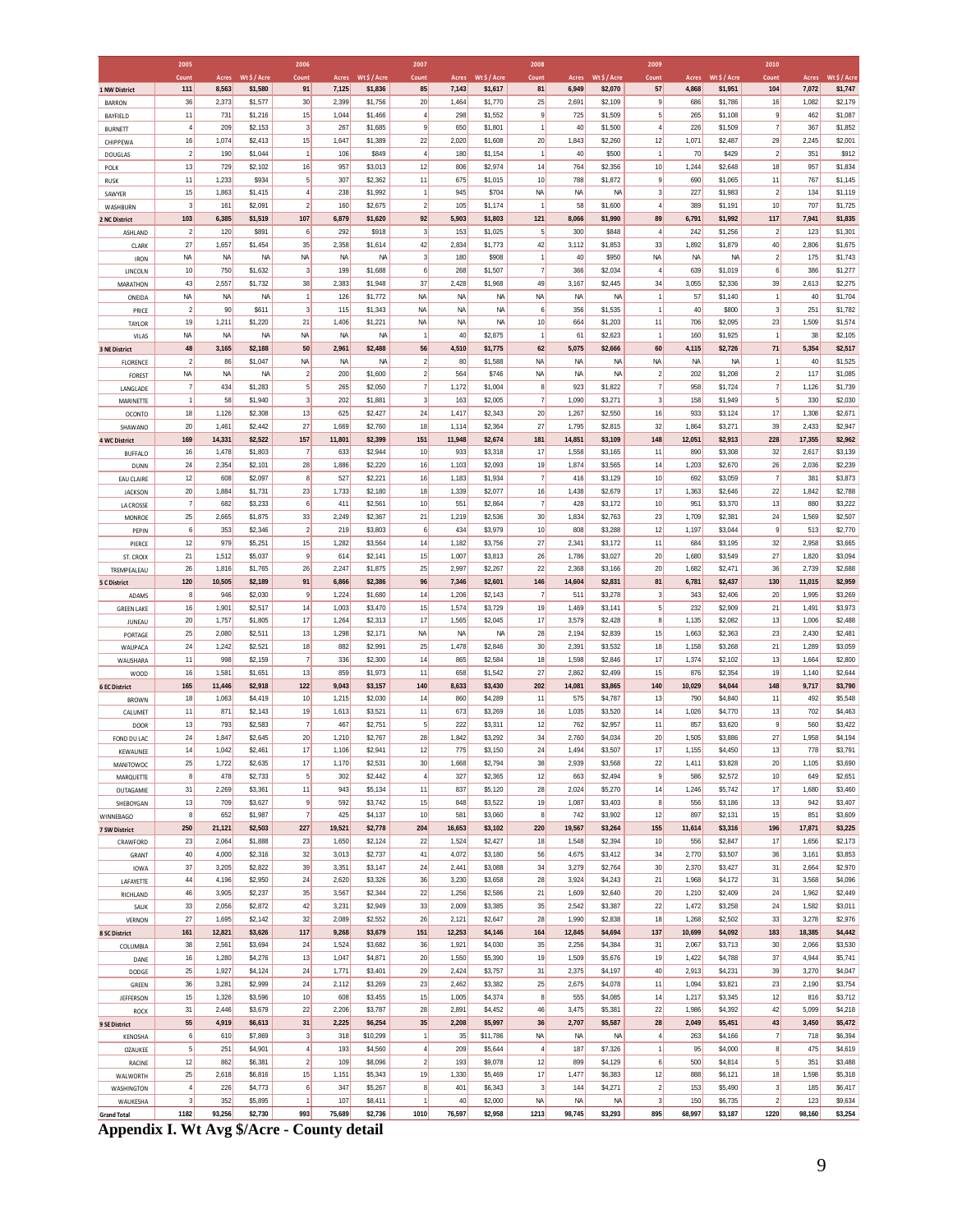|                                | 2005                              |              |                    | 2006                             |                        |                        | 2007                                      |              |                      | 2008                                    |                     |                      | 2009                         |                 |                      | 2010                           |                 |                      |
|--------------------------------|-----------------------------------|--------------|--------------------|----------------------------------|------------------------|------------------------|-------------------------------------------|--------------|----------------------|-----------------------------------------|---------------------|----------------------|------------------------------|-----------------|----------------------|--------------------------------|-----------------|----------------------|
|                                | #                                 |              | Sum/t Avg \$/Ac    | #                                |                        | Sum/t Avg \$/Ac        | #                                         |              | Sum/t Avg \$/Ac      | #                                       |                     | Sum/t Avg \$/Ac      | #                            |                 | Sum/t Avg \$/Ac      | #                              |                 | Sum /t Avg \$/Ac     |
| <b>1 NW District</b>           | 31<br>$\overline{\mathbf{3}}$     | 688<br>75    | \$2,425<br>\$1,508 | 38<br>$\overline{\mathbf{3}}$    | 806<br>58              | \$3,043<br>\$2,457     | 33<br>5 <sup>1</sup>                      | 676<br>114   | \$2,811              | 29<br>6                                 | 662<br>165          | \$2,102<br>\$2,019   | 34<br>4                      | 790<br>107      | \$1,995<br>\$1,477   | 40<br>3                        | 901<br>65       | \$2,165<br>\$2,195   |
| Barron<br>Bayfield             | $\mathsf{S}$                      | 116          | \$2,578            | 12                               | 248                    | \$2,484                | $\frac{4}{ }$                             | 83           | \$2,557<br>\$2,325   | 6                                       | 128                 | \$1,668              | $\overline{a}$               | 82              | \$2,061              | 9                              | 192             | \$1,899              |
| <b>Burnett</b>                 | <b>NA</b>                         | ΝA           | NA                 | 1                                | 20                     | \$4,000                | $\overline{\mathbf{3}}$                   | 62           | \$2,024              | $\overline{2}$                          | 36                  | \$1,556              | NA                           | NA              | <b>NA</b>            | $\overline{2}$                 | 60              | \$2,117              |
| Chippewa                       | $6 \overline{}$                   | 122          | \$1,902            | $\mathsf{S}$                     | 116                    | \$2,122                | 10                                        | 190          | \$3,657              | $\overline{4}$                          | 96                  | \$2,192              | 7                            | 155             | \$2,994              | 8 <sup>1</sup>                 | 161             | \$2,157              |
| Douglas                        | $\overline{4}$                    | 86           | \$1,427            | <b>NA</b>                        | <b>NA</b>              | <b>NA</b>              | <b>NA</b>                                 | <b>NA</b>    | <b>NA</b>            | <b>NA</b>                               | <b>NA</b>           | <b>NA</b>            | <b>NA</b>                    | NA              | <b>NA</b>            | $\overline{2}$                 | 51              | \$1,108              |
| Polk                           | $\overline{7}$                    | 150          | \$4,782            | 12                               | 235                    | \$5,231                | 8                                         | 151          | \$2,995              | $\overline{5}$                          | 99                  | \$2,758              | 10                           | 225             | \$1,835              | 9                              | 198             | \$2,229              |
| Rusk                           | $\overline{4}$<br>$\mathbf{1}$    | 97           | \$941              | $\mathsf{S}$                     | 129                    | \$1,073                | $\overline{2}$                            | 50           | \$2,166              | $\overline{2}$                          | 52                  | \$3,852              | $\overline{\mathbf{3}}$<br>5 | 67<br>134       | \$1,296              | 5 <sup>1</sup>                 | 120             | \$3,203              |
| Sawyer<br>Washburn             | $1\overline{ }$                   | 19<br>23     | \$3,789<br>\$900   | ΝA<br>ΝA                         | <b>NA</b><br><b>NA</b> | <b>NA</b><br><b>NA</b> | <b>NA</b><br>$\mathbf{1}$                 | NA<br>26     | <b>NA</b><br>\$1,346 | $\mathbf{1}$<br>$\overline{\mathbf{3}}$ | 27<br>59            | \$1,444<br>\$1,116   | $\mathbf{1}$                 | 20              | \$1,720<br>\$2,750   | NA<br>$\overline{2}$           | <b>NA</b><br>54 | <b>NA</b><br>\$1,611 |
| 2 NC District                  | 54                                | 1,120        | \$2,190            | 39                               | 877                    | \$2,084                | 26                                        | 559          | \$2,061              | 42                                      | 902                 | \$2,291              | 49                           | 1,095           | \$2,002              | 51                             | 1,138           | \$2,230              |
| Ashland                        | $\overline{2}$                    | 48           | \$1,979            | $\overline{2}$                   | 48                     | \$1,225                | $\overline{\mathbf{3}}$                   | 69           | \$1,304              | $\overline{2}$                          | 44                  | \$2,114              | $\mathbf{1}$                 | 30              | \$750                | NA                             | NA              | <b>NA</b>            |
| Clark                          | 18                                | 348          | \$1,959            | 11                               | 255                    | \$1,627                | 12                                        | 249          | \$2,035              | 18                                      | 381                 | \$2,179              | 15                           | 327             | \$2,013              | 14                             | 329             | \$2,090              |
| Iron                           | <b>NA</b>                         | NA           | NA                 | <b>NA</b>                        | <b>NA</b>              | <b>NA</b>              | <b>NA</b>                                 | <b>NA</b>    | NA                   | <b>NA</b>                               | <b>NA</b>           | NA                   | $\mathbf{1}$                 | 30              | \$583                | <b>NA</b>                      | NA              | <b>NA</b>            |
| Lincoln                        | $\overline{2}$                    | 51           | \$4,020            | $\mathbf{1}$                     | 20                     | \$3,100                | $\overline{2}$                            | 40           | \$1,725              | $\overline{4}$                          | 71                  | \$1,899              | $\overline{3}$               | 67              | \$1,530              | <b>NA</b>                      | <b>NA</b>       | <b>NA</b>            |
| Marathon<br>Oneida             | 22<br><b>NA</b>                   | 440<br>NA    | \$2,563<br>NA      | 18<br>$\mathbf{1}$               | 403<br>11              | \$2,711<br>\$1,045     | $\overline{9}$<br>NA                      | 201<br>NA    | \$2,420<br>NA        | 7<br>$\overline{2}$                     | 173<br>39           | \$3,343<br>\$2,205   | 19<br>$\mathbf{1}$           | 428<br>32       | \$2,364<br>\$1,125   | 25<br>$1\overline{ }$          | 554<br>24       | \$2,611<br>\$1,233   |
| Price                          | $\overline{\mathbf{3}}$           | 67           | \$1,403            | $\overline{3}$                   | 73                     | \$1,531                | <b>NA</b>                                 | <b>NA</b>    | <b>NA</b>            | $\overline{\mathbf{3}}$                 | 66                  | \$2,274              | $\mathbf{5}$                 | 106             | \$1,741              | $\mathbf{1}$                   | 13              | \$3,077              |
| Taylor                         | $\overline{7}$                    | 166          | \$1,505            | $\overline{3}$                   | 67                     | \$1,137                | NA                                        | NA           | NA                   | 5                                       | 113                 | \$1,373              | $\overline{a}$               | 75              | \$2,116              | 10                             | 218             | \$1,533              |
| Vilas                          | <b>NA</b>                         | <b>NA</b>    | ΝA                 | <b>NA</b>                        | <b>NA</b>              | <b>NA</b>              | <b>NA</b>                                 | <b>NA</b>    | <b>NA</b>            | $\mathbf{1}$                            | 15                  | \$2,575              | NA                           | <b>NA</b>       | <b>NA</b>            | <b>NA</b>                      | NA              | <b>NA</b>            |
| <b>3 NE District</b>           | 30                                | 662          | \$2,631            | 31                               | 653                    | \$2,853                | 28                                        | 645          | \$2,948              | 24                                      | 524                 | \$3,113              | 25                           | 546             | \$2,837              | 28                             | 623             | \$2,506              |
| Florence                       | <b>NA</b>                         | NA           | NA                 | 1                                | 18                     | \$1,556                | $1\overline{ }$                           | 16           | \$1,250              | <b>NA</b>                               | <b>NA</b>           | NA                   | $\overline{2}$               | 42              | \$1,636              | <b>NA</b>                      | NA              | <b>NA</b>            |
| Forest                         | $\mathbf{1}$                      | 14           | \$3,071            | $\mathbf{1}$                     | 24                     | \$1,925                | $1\overline{ }$                           | 28           | \$2,321              | <b>NA</b>                               | <b>NA</b>           | <b>NA</b>            | NA                           | NA              | <b>NA</b>            | 2                              | 34              | \$1,837              |
| Langlade<br>Marinette          | $\overline{2}$<br>$1\overline{ }$ | 58<br>15     | \$1,207<br>\$1,927 | $\overline{4}$<br>ΝA             | 99<br>NA               | \$1,659<br><b>NA</b>   | $\overline{\mathbf{3}}$<br>$\overline{4}$ | 69<br>92     | \$2,000<br>\$1,978   | $\mathbf{1}$<br>$\overline{2}$          | 33<br>39            | \$1,288<br>\$2,864   | $\mathbf{1}$<br>NA           | 20<br><b>NA</b> | \$1,020<br><b>NA</b> | $\overline{4}$<br><b>NA</b>    | 66<br><b>NA</b> | \$1,870<br><b>NA</b> |
| Oconto                         | 8                                 | 155          | \$2,260            | 10                               | 186                    | \$3,001                | $\overline{\mathbf{3}}$                   | 75           | \$3,419              | 10                                      | 179                 | \$2,663              | 11                           | 246             | \$2,709              | 10                             | 247             | \$2,702              |
| Shawano                        | 18                                | 420          | \$2,976            | 15                               | 326                    | \$3,272                | 16                                        | 365          | \$3,397              | 11                                      | 273                 | \$3,665              | 11                           | 238             | \$3,335              | 12                             | 276             | \$2,565              |
| <b>4 WC District</b>           | 102                               | 2,368        | \$2,637            | 75                               | 1,602                  | \$2,719                | 96                                        | 2,037        | \$3,118              | 79                                      | 1,843               | \$2,894              | 80                           | 1,740           | \$3,168              | 80                             | 1,745           | \$3,036              |
| Buffalo                        | 10                                | 229          | \$3,296            | $\mathsf{S}$                     | 118                    | \$3,136                | 10                                        | 189          | \$2,946              | 11                                      | 242                 | \$2,787              | 15                           | 312             | \$3,356              | 9                              | 201             | \$3,508              |
| Dunn                           | 15                                | 334          | \$2,450            | 12                               | 287                    | \$2,781                | 16                                        | 336          | \$2,728              | 10                                      | 219                 | \$2,856              | 8                            | 191             | \$2,611              | 9                              | 179             | \$2,623              |
| Eau Claire                     | $\overline{2}$                    | 56           | \$2,536            | $\vert$                          | 83                     | \$2,173                | $\mathbf{1}$                              | 33           | \$1,667              | 2                                       | 47                  | \$2,181              | $\overline{3}$               | 90              | \$1,707              | $\overline{2}$                 | 29              | \$2,211              |
| Jackson<br>La Crosse           | 8<br>$\overline{7}$               | 188<br>155   | \$2,573<br>\$2,448 | $\overline{7}$<br>11             | 126<br>255             | \$2,067                | $\overline{9}$<br>6                       | 221<br>140   | \$2,526              | 12<br>5 <sup>1</sup>                    | 287<br>138          | \$2,703              | 13<br>8                      | 292<br>164      | \$2,793              | $\overline{9}$<br>$\mathsf{S}$ | 226<br>117      | \$2,378              |
| Monroe                         | 27                                | 607          | \$2,060            | 13                               | 240                    | \$2,374<br>\$2,953     | 18                                        | 375          | \$4,264<br>\$2,826   | 16                                      | 389                 | \$2,337<br>\$2,882   | 9                            | 207             | \$4,390<br>\$3,457   | 17                             | 323             | \$3,682<br>\$2,811   |
| Pepin                          | $1\overline{ }$                   | 20           | \$1,800            | $\overline{\mathbf{3}}$          | 74                     | \$3,176                | $\mathsf{S}$                              | 95           | \$2,726              | $\overline{\mathbf{3}}$                 | 54                  | \$5,065              | $5\overline{)}$              | 98              | \$2,466              | 8                              | 162             | \$2,406              |
| Pierce                         | 10                                | 233          | \$3,845            | $\overline{\mathbf{3}}$          | 53                     | \$3,453                | 11                                        | 210          | \$4,158              | 8                                       | 183                 | \$3,931              | $\overline{7}$               | 167             | \$4,003              | 10                             | 215             | \$3,769              |
| St. Croix                      | $\overline{\mathbf{3}}$           | 94           | \$5,606            | $\mathsf{S}$                     | 109                    | \$3,317                | 11                                        | 219          | \$4,195              | $\overline{4}$                          | 92                  | \$2,789              | 6                            | 123             | \$3,282              | 3                              | 82              | \$3,539              |
| Trempealeau                    | 19                                | 452          | \$2,114            | 12                               | 257                    | \$2,540                | $\overline{9}$                            | 219          | \$2,548              | 8                                       | 192                 | \$2,411              | 6                            | 96              | \$2,578              | 8 <sup>1</sup>                 | 211             | \$3,285              |
| <b>5 C District</b>            | 70                                | 1,441        | \$2,788            | 77                               | 1,547                  | \$3,115                | 73                                        | 1,570        | \$3,003              | 76                                      | 1,667               | \$3,296              | 56                           | 1,205           | \$3,297              | 56                             | 1,265           | \$2,987              |
| Adams<br>Green Lake            | $\vert 4 \vert$<br>$\overline{4}$ | 107<br>95    | \$2,028<br>\$3,512 | $\overline{2}$<br>8 <sup>1</sup> | 36<br>161              | \$1,833<br>\$2,676     | 3<br>$\overline{4}$                       | 73<br>89     | \$2,834<br>\$3,358   | $\overline{2}$<br>6                     | 50<br>133           | \$2,300<br>\$4,517   | $\mathbf{5}$<br>4            | 87<br>71        | \$2,678<br>\$4,970   | 2<br>$\overline{7}$            | 43<br>155       | \$2,707<br>\$4,843   |
| Juneau                         | $\overline{7}$                    | 170          | \$1,891            | 11                               | 230                    | \$3,199                | 8                                         | 178          | \$3,099              | 10                                      | 212                 | \$2,894              | $\mathbf{1}$                 | 11              | \$3,409              | 6 <sup>1</sup>                 | 129             | \$3,318              |
| Portage                        | $\overline{7}$                    | 111          | \$4,246            | 7                                | 144                    | \$4,292                | <b>NA</b>                                 | <b>NA</b>    | NA                   | 7                                       | 130                 | \$2,980              | 10                           | 224             | \$2,478              | 11                             | 227             | \$2,640              |
| Waupaca                        | 20                                | 361          | \$3,282            | 23                               | 495                    | \$3,359                | 33                                        | 716          | \$3,125              | 23                                      | 528                 | \$3,628              | 18                           | 385             | \$3,853              | 10                             | 244             | \$3,242              |
| Waushara                       | 21                                | 446          | \$2,783            | 21                               | 372                    | \$3,120                | 18                                        | 365          | \$2,963              | 16                                      | 338                 | \$3,423              | 12                           | 243             | \$3,566              | 14                             | 322             | \$2,500              |
| Wood                           | $\overline{7}$                    | 151          | \$1,641            | $\overline{5}$                   | 109                    | \$1,329                | $\overline{7}$                            | 149          | \$2,272              | 12                                      | 276                 | \$2,556              | 6                            | 184             | \$2,416              | 6                              | 145             | \$1,986              |
| <b>6 EC District</b><br>Brown  | 76<br>8                           | 1,712<br>176 | \$3,853<br>\$5,225 | 75<br>7                          | 1,614<br>155           | \$4,041<br>\$5,404     | 71<br>12                                  | 1,567<br>248 | \$4,130<br>\$4,465   | 77<br>11                                | 1,645<br>275        | \$4,517<br>\$5,775   | 73<br>10                     | 1,538<br>238    | \$4,363              | 85<br>7                        | 1,789<br>170    | \$3,915<br>\$5,711   |
| Calumet                        | $\overline{7}$                    | 174          | \$4,507            | $\overline{\mathbf{3}}$          | 56                     | \$3,614                | $\mathsf{S}$                              | 113          | \$3,877              | 6                                       | 110                 | \$3,398              | $\mathbf{1}$                 | 12              | \$5,350<br>\$2,750   | $\overline{3}$                 | 71              | \$6,556              |
| Door                           | 10                                | 215          | \$3,940            | 5 <sup>1</sup>                   | 115                    | \$4,643                | $\overline{4}$                            | 82           | \$4,524              | 8                                       | 176                 | \$4,588              | 11                           | 223             | \$4,576              | 9                              | 177             | \$3,806              |
| Fond du Lac                    | 10                                | 253          | \$3,508            | $6 \mid$                         | 123                    | \$4,762                | $\overline{7}$                            | 147          | \$3,280              | 5 <sup>1</sup>                          | 106                 | \$4,277              | 8                            | 159             | \$3,691              | 7                              | 174             | \$3,123              |
| Kewaunee                       | $\overline{9}$                    | 180          | \$3,642            | 8                                | 170                    | \$3,231                | 8                                         | 166          | \$3,096              | 9                                       | 180                 | \$3,249              | 9                            | 164             | \$3,278              | 12                             | 268             | \$4,187              |
| Manitowoc                      | $\overline{7}$                    | 173          | \$3,035            | 8 <sup>2</sup>                   | 221                    | \$2,938                | $6 \overline{}$                           | 164          | \$3,191              | 16                                      | 354                 | \$4,305              | 9                            | 194             | \$3,736              | 15                             | 272             | \$3,349              |
| Marquette                      | $\overline{7}$                    | 164          | \$1,950            | 8 <sup>1</sup>                   | 146                    | \$2,436                | $6 \overline{}$                           | 135          | \$3,818              | 5                                       | 89                  | \$3,128              | $\overline{2}$               | 45              | \$3,189              | 5 <sup>1</sup>                 | 83              | \$3,145              |
| Outagamie                      | $\overline{7}$<br>$\overline{7}$  | 162<br>135   | \$3,547            | 14<br>6                          | 274<br>141             | \$5,771<br>\$4,057     | 13<br>8                                   | 274<br>203   | \$4,557              | 10<br>$\overline{4}$                    | 199<br>102          | \$4,722              | 8<br>$6 \overline{}$         | 178<br>126      | \$4,688              | 9<br>5 <sup>1</sup>            | 204<br>123      | \$3,507<br>\$4,024   |
| Sheboygan<br>Winnebago         | $\overline{4}$                    | 80           | \$5,070<br>\$4,969 | 10                               | 213                    | \$3,077                | $\overline{2}$                            | 35           | \$4,525<br>\$10,091  | $\overline{\mathbf{3}}$                 | 54                  | \$6,069<br>\$4,856   | $\overline{9}$               | 199             | \$6,201<br>\$3,891   | 13                             | 247             | \$3,429              |
| <b>7 SW District</b>           | 80                                | 1,701        | \$2,914            | 80                               | 1,835                  | \$3,376                | 70                                        | 1,595        | \$3,617              | 85                                      | 1,882               | \$3,452              | 94                           | 2,010           | \$3,347              | 77                             | 1,690           | \$2,938              |
| Crawford                       | $\mathsf{S}$                      | 92           | \$1,584            | 6                                | 119                    | \$2,082                | 5 <sup>1</sup>                            | 106          | \$3,038              | 9                                       | 177                 | \$2,459              | 9                            | 188             | \$2,669              | 9                              | 188             | \$2,333              |
| Grant                          | 12                                | 296          | \$2,901            | 18                               | 426                    | \$4,043                | 11                                        | 273          | \$3,215              | 11                                      | 230                 | \$3,462              | 10                           | 186             | \$2,753              | 12                             | 223             | \$3,751              |
| lowa                           | 8                                 | 169          | \$4,070            | 10                               | 223                    | \$3,718                | $\overline{9}$                            | 188          | \$4,782              | 10                                      | 243                 | \$4,085              | 10                           | 245             | \$4,375              | $\mathsf{S}$                   | 109             | \$2,925              |
| Lafayette                      | 10                                | 199          | \$3,649            | 11                               | 234                    | \$3,897                | 6                                         | 136          | \$4,281              | 11                                      | 228                 | \$4,769              | 19                           | 379             | \$3,915              | 6                              | 122             | \$3,564              |
| Richland                       | $\overline{9}$<br>19              | 223          | \$2,052            | 11                               | 249                    | \$2,532                | 9 <sup>1</sup>                            | 205          | \$3,416              | 12                                      | 229                 | \$2,886              | 8                            | 184             | \$2,828              | 7                              | 140             | \$2,485              |
| Sauk<br>Vernon                 | 17                                | 374<br>348   | \$3,125<br>\$2,619 | 11<br>13                         | 286<br>298             | \$3,163<br>\$3,186     | 14<br>16                                  | 324<br>363   | \$3,894<br>\$3,104   | 8<br>24                                 | 217<br>558          | \$3,396<br>\$3,203   | 13<br>25                     | 267<br>561      | \$3,688<br>\$2,944   | 12<br>26                       | 247<br>661      | \$3,576<br>\$2,579   |
| <b>8 SC District</b>           | 74                                | 1,575        | \$4,867            | 66                               | 1,390                  | \$4,515                | 51                                        | 1,161        | \$4,976              | 53                                      | 1,149               | \$4,621              | 28                           | 564             | \$4,901              | 58                             | 1,270           | \$4,502              |
| Columbia                       | 12                                | 248          | \$3,678            | 13                               | 277                    | \$3,709                | 13                                        | 312          | \$4,108              | 10                                      | 190                 | \$4,293              | $\overline{4}$               | 103             | \$4,785              | 13                             | 283             | \$3,386              |
| Dane                           | 11                                | 246          | \$6,098            | 11                               | 221                    | \$6,986                | 12                                        | 266          | \$5,613              | 8                                       | 162                 | \$6,562              | 3                            | 77              | \$6,688              | 9                              | 198             | \$5,479              |
| Dodge                          | 14                                | 341          | \$5,116            | 8                                | 181                    | \$3,816                | 11                                        | 237          | \$3,948              | 13                                      | 314                 | \$4,858              | 10                           | 185             | \$5,068              | 12                             | 275             | \$4,734              |
| Green                          | 17                                | 329          | \$3,431            | 16                               | 328                    | \$4,390                | $6 \mid$                                  | 161          | \$4,789              | 12                                      | 260                 | \$3,919              | 3                            | 56              | \$3,214              | 9                              | 160             | \$3,649              |
| Jefferson                      | 8                                 | 177          | \$6,320            | 5                                | 99                     | \$3,777                | $\overline{2}$<br>$\overline{7}$          | 31           | \$3,500              | 5 <sup>1</sup>                          | 106                 | \$2,892              | $\overline{4}$<br>4          | 72              | \$6,556              | 9<br>6                         | 226             | \$5,259              |
| Rock<br>9 SE District          | 12<br>$\overline{9}$              | 234<br>229   | \$5,386<br>\$9,027 | 13<br>15                         | 284<br>351             | \$4,223<br>\$7,347     | 12                                        | 154<br>278   | \$7,710<br>\$8,330   | 5 <sup>1</sup><br>12                    | 117<br>285          | \$4,957<br>\$7,184   | 12                           | 71<br>264       | \$2,346<br>\$6,282   | 6                              | 128<br>137      | \$4,689<br>\$6,606   |
| Kenosha                        | <b>NA</b>                         | NA           | ΝA                 | 1                                | 33                     | \$8,061                | $1\overline{ }$                           | 28           | \$10,250             | NA                                      | NA                  | NA                   | $\mathbf{1}$                 | 23              | \$7,174              | 1                              | 26              | \$7,692              |
| Ozaukee                        | <b>NA</b>                         | NA           | ΝA                 | $\overline{2}$                   | 33                     | \$4,782                | $\overline{2}$                            | 41           | \$7,451              | $\overline{2}$                          | 47                  | \$4,841              | $\overline{2}$               | 36              | \$4,275              | $\overline{\mathbf{3}}$        | 70              | \$5,286              |
| Racine                         | $\overline{2}$                    | 64           | \$8,984            | $1\overline{ }$                  | 18                     | \$10,428               | $\overline{\mathbf{3}}$                   | 76           | \$5,789              | $\overline{2}$                          | 53                  | \$5,500              | 4                            | 73              | \$6,197              | <b>NA</b>                      | NA              | <b>NA</b>            |
| Walworth                       | $\vert 4 \vert$                   | 108          | \$9,171            | $\overline{9}$                   | 219                    | \$7,887                | $\overline{\mathbf{3}}$                   | 76           | \$9,243              | 1                                       | 28                  | \$5,057              | $\overline{2}$               | 63              | \$7,095              | <b>NA</b>                      | NA              | <b>NA</b>            |
|                                |                                   |              |                    |                                  | 48                     | \$5,000                | 2                                         | 29           | \$10,237             | 7                                       | 157                 | \$8,833              | $\overline{2}$               | 47              | \$7,819              | 1                              | 25              | \$6,800              |
| Washington                     | $\overline{2}$                    | 33           | \$9,385            | $\overline{2}$                   |                        |                        |                                           |              |                      |                                         |                     |                      |                              |                 |                      |                                |                 |                      |
| Waukesha<br><b>Grand Total</b> | $1\overline{ }$<br>526            | 24<br>11,496 | \$8,000<br>\$3,254 | <b>NA</b><br>496                 | <b>NA</b><br>10,675    | <b>NA</b><br>\$3,456   | $1\overline{ }$<br>460                    | 28<br>10,088 | \$10,136<br>\$3,604  | <b>NA</b><br>477                        | <b>NA</b><br>10,559 | <b>NA</b><br>\$3,523 | $\mathbf{1}$<br>451          | 22<br>9,752     | \$3,300<br>\$3,349   | $\mathbf{1}$<br>481            | 16<br>10,558    | \$10,313<br>\$3,194  |